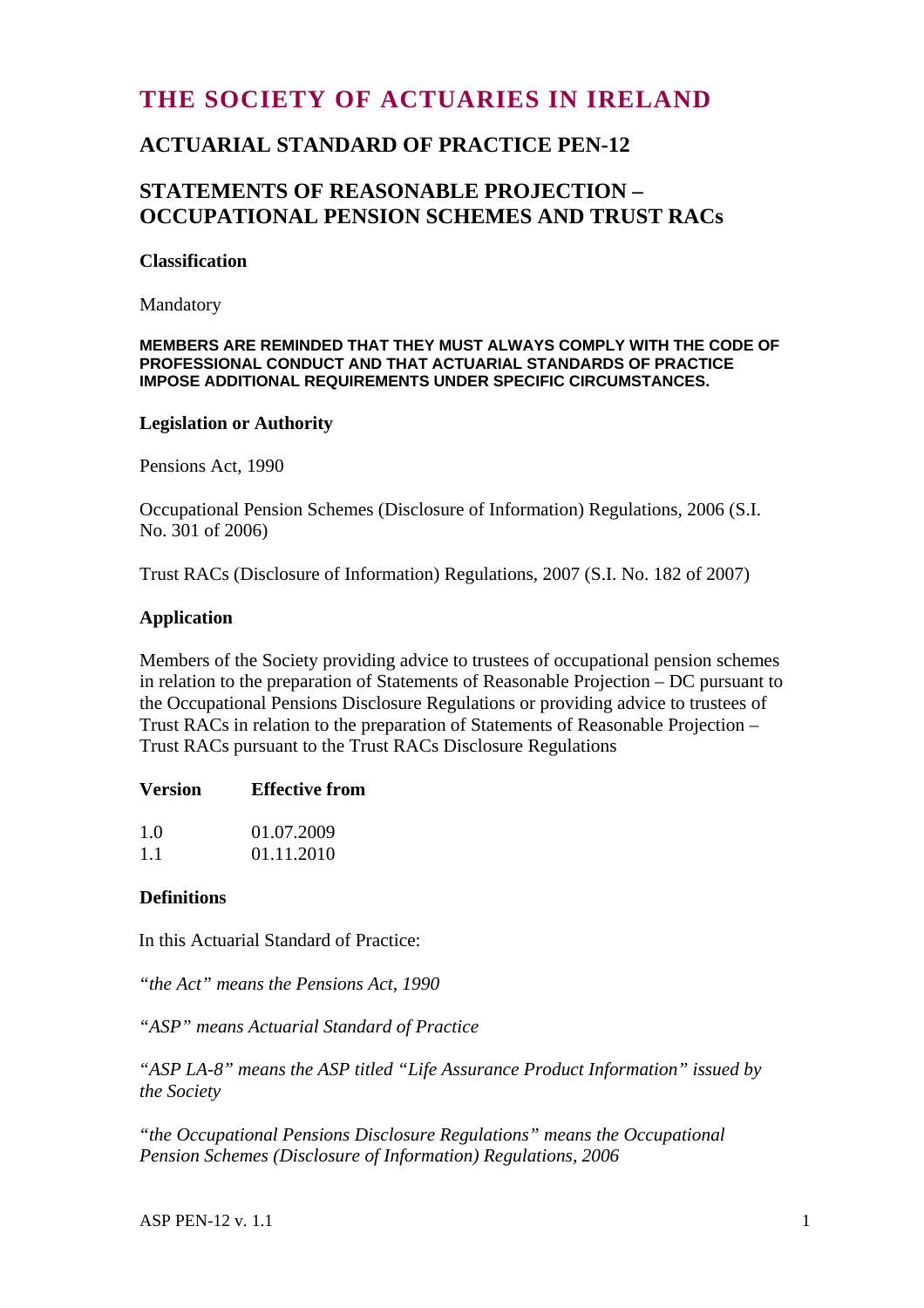*"the Trust RACs Disclosure Regulations" means the Trust RACs (Disclosure of Information) Regulations, 2007* 

*"should normally"* indicates that members of the Society to whom this ASP applies must comply with a particular requirement or prohibition, unless the circumstances are such that the requirement or prohibition is inappropriate and non-compliance is consistent with the standards of behaviour, integrity, competence and professional judgement which other members or the public might reasonably expect of a member

*"the Society" means the Society of Actuaries in Ireland* 

*"Statement of Reasonable Projection – DC" has the meaning set out in the Occupational Pensions Disclosure Regulations* 

*"Statement of Reasonable Projection – Trust RAC" has the meaning set out in the Trust RACs Disclosure Regulations* 

### **1 Introduction**

- 1.1 This ASP is issued pursuant to the Occupational Pensions Disclosure Regulations and the Trust RACs Disclosure Regulations, and constitutes the guidance note issued by the Society of Actuaries in Ireland referred to in paragraph 25(b) of Schedule D Part II of the Occupational Pensions Disclosure Regulations and in paragraph 12(b) of Schedule D of the Trust RACs Disclosure Regulations.
- 1.2 (a) Paragraph 25(b)(i) of Schedule D Part II of the Occupational Pensions Disclosure Regulations stipulates that a Statement of Reasonable Projection – DC shall be prepared -

 *"in compliance with the guidance note issued by the Society of Actuaries in Ireland in relation to the preparation of such statements, except where, as a result of the structure of the scheme, it is not reasonably feasible for the trustees to comply with the guidance note issued by the Society of Actuaries in Ireland in respect of projections of investment growth, projections of deductions to cover expenses and charges or projections of the cost of protection benefits, in which case, the trustees may –* 

- *(I) adopt a different methodology in respect of those projections, provided that the trustees are satisfied that the chosen methodology provides a reasonable basis for projections of such investment growth, deductions and costs, having regard to the general purpose of the Statement of Reasonable Projection-DC and provided the assumptions underlying the chosen methodology are specified, and*
- *(II) adopt a different methodology, to calculate the effect of charges, from that set out in the guidance note issued by the Society of Actuaries in Ireland, provided that the trustees are satisfied that the chosen methodology provides a reasonable*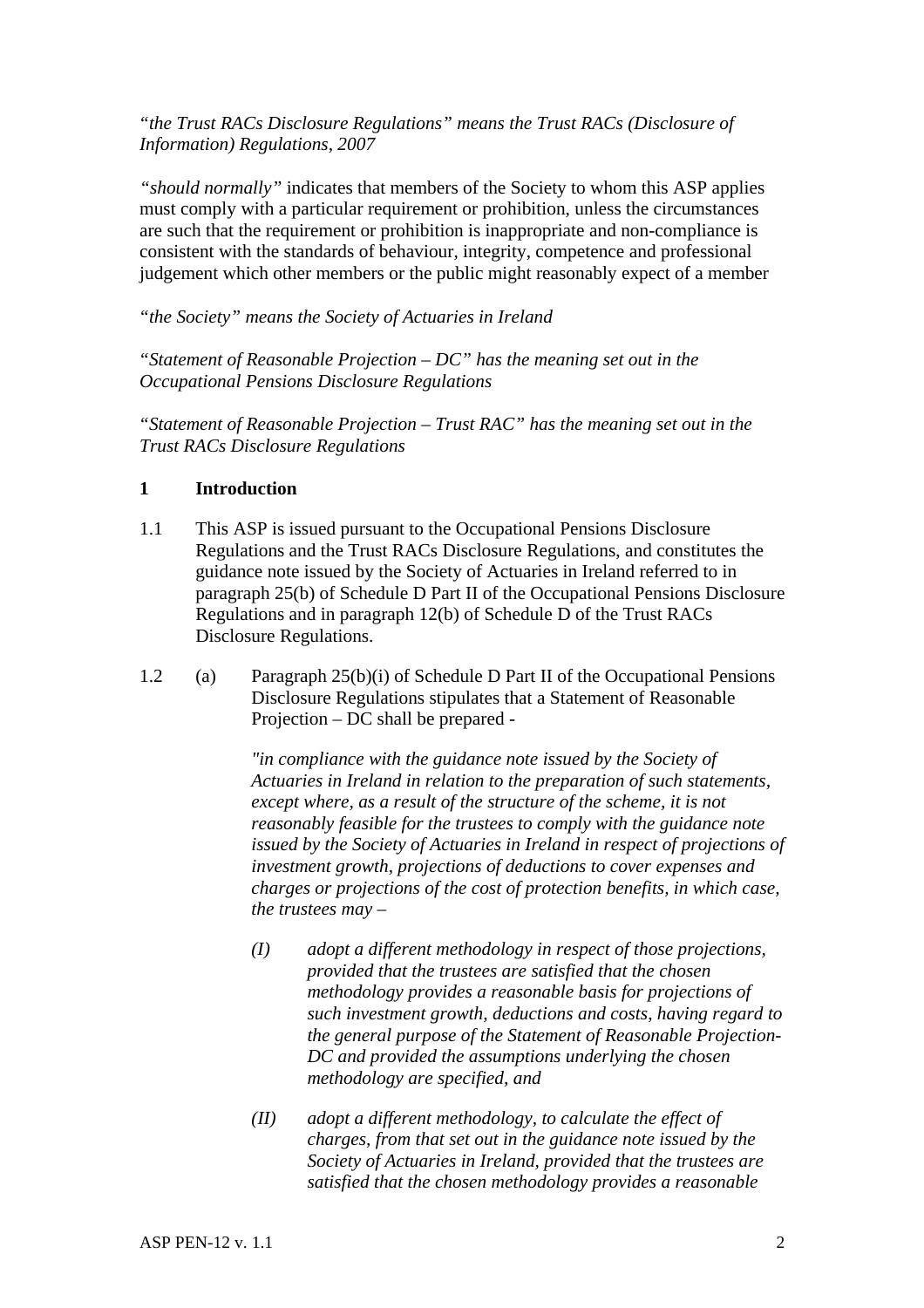*basis for calculating the effect of charges, having regard to the general purpose of the Statement of Reasonable Projection – DC and provided the assumptions underlying the chosen methodology are specified."* 

- (b) If, pursuant to paragraph 25(b)(i) of Schedule D Part II of the Occupational Pensions Disclosure Regulations, a Member of the Society advises the trustees of an occupational pension scheme that, as a result of the structure of the scheme, it is not reasonably feasible to comply with certain aspects of this ASP, he or she must specify in writing to the trustees the rationale for this advice.
- (c) If a Member of the Society provides advice to the trustees of an occupational pension scheme in relation to the preparation of a Statement of Reasonable Projection – DC pursuant to the Occupational Pensions Disclosure Regulations in circumstances where the trustees wish to avail of the provisions of sub-paragraphs  $(I)$  and  $/$  or  $(II)$  of paragraph 25(b)(i) of Schedule D Part II of the Occupational Pensions Disclosure Regulations, the Member must:
	- (i) apply the provisions of this ASP as far as is reasonably practicable; and
	- (ii) specify in writing to the trustees:
		- (I) the assumptions underlying the chosen methodology;
		- (II) the differences between the chosen methodology and that specified in this ASP; and
		- (III) his or her reasons for believing that the chosen methodology provides a reasonable basis for projections of investment growth, deductions and costs and / or for calculating the effect of charges, as applicable.
- 1.3 (a) Paragraph 12(b)(i) of Schedule D of the Trust RACs Disclosure Regulations stipulates that a Statement of Reasonable Projection – Trust RAC shall be prepared -

 *" in compliance with the guidance note issued by the Society of Actuaries in Ireland in relation to the preparation of such statements, except where, as a result of the structure of the trust RAC, it is not reasonably feasible for the trustees to comply with the guidance note issued by the Society of Actuaries in Ireland in respect of projections of investment growth, projections of deductions to cover expenses and charges or projections of the cost of protection benefits, in which case, the trustees may –* 

 *(I) adopt a different methodology in respect of those projections, provided that the trustees are satisfied that the chosen methodology provides a reasonable basis for projections of*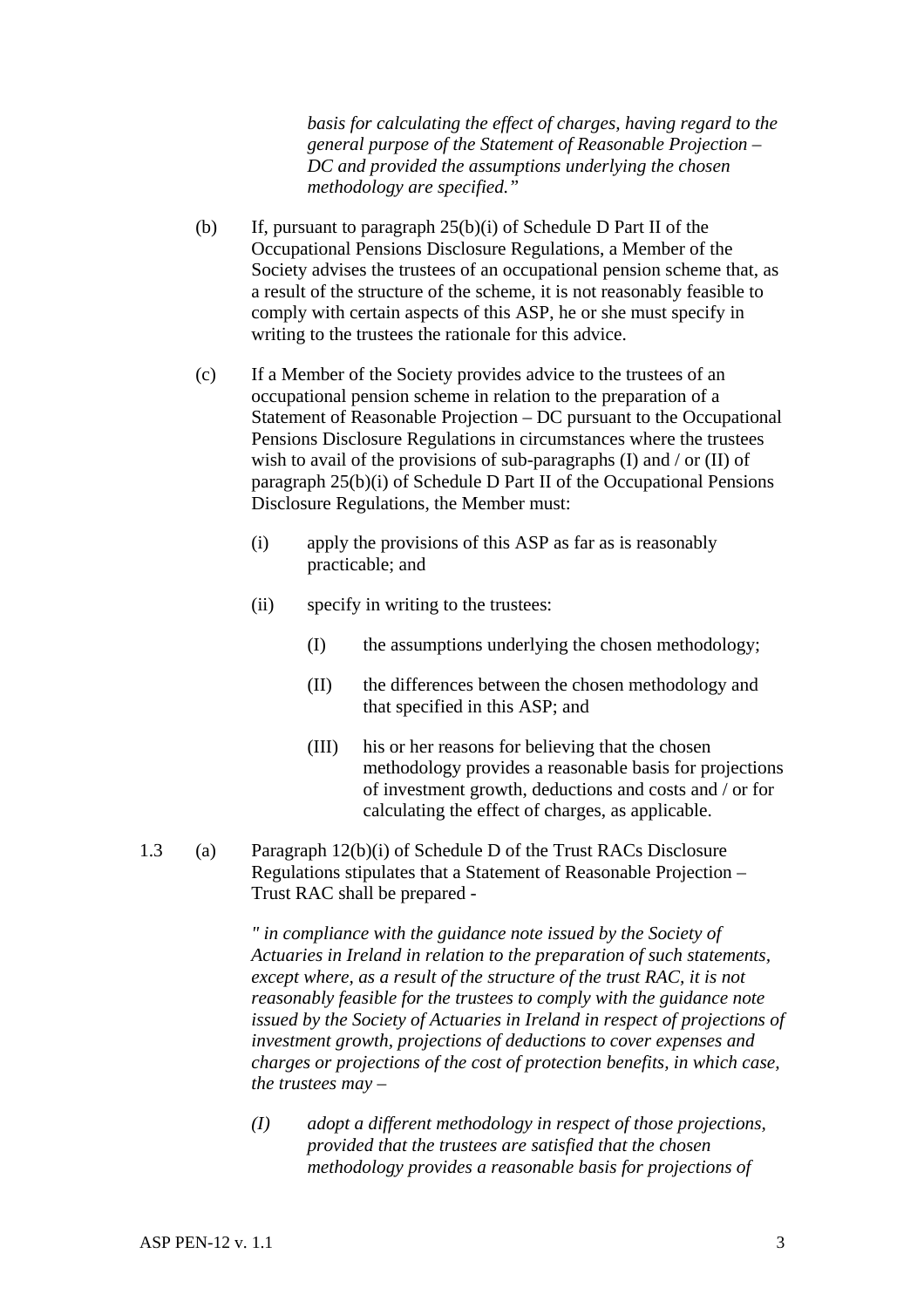*such investment growth, deductions and costs, having regard to the general purpose of the Statement of Reasonable Projection – Trust RAC and provided the assumptions underlying the chosen methodology are specified, and* 

- *(II) adopt a different methodology, to calculate the effect of charges, from that set out in the guidance note issued by the Society of Actuaries in Ireland, provided that the trustees are satisfied that the chosen methodology provides a reasonable basis for calculating the effect of charges, having regard to the general purpose of the Statement of Reasonable Projection – Trust RAC and provided the assumptions underlying the chosen methodology are specified."*
- (b) If, pursuant to paragraph 12(b)(i) of Schedule D of the Trust RAC Disclosure Regulations, a Member of the Society advises the trustees of a Trust RAC that, as a result of the structure of the Trust RAC, it is not reasonably feasible to comply with certain aspects of this ASP, he or she must specify in writing to the trustees the rationale for this advice.
- (c) If a Member of the Society provides advice to the trustees of a Trust RAC in relation to the preparation of a Statement of Reasonable Projection – Trust RAC pursuant to the Trust RAC Disclosure Regulations in circumstances where the trustees wish to avail of the provisions of sub-paragraphs (I) and / or (II) of paragraph  $12(b)(i)$  of Schedule D of the Trust RAC Disclosure Regulations, the Member must:
	- (i) apply the provisions of this ASP as far as is reasonably practicable; and
	- (ii) specify in writing to the trustees:
		- (I) the assumptions underlying the chosen methodology;
		- (II) the differences between the chosen methodology and that specified in this ASP; and
		- (III) his or her reasons for believing that the chosen methodology provides a reasonable basis for projections of investment growth, deductions and costs and / or for calculating the effect of charges, as applicable.
- 1.4 Where a Member of the Society provides advice to the trustees of an occupational pension scheme or of a Trust RAC pursuant to this ASP, such advice must include the name and qualifications of the Member of the Society providing the advice and the name of the Member's firm.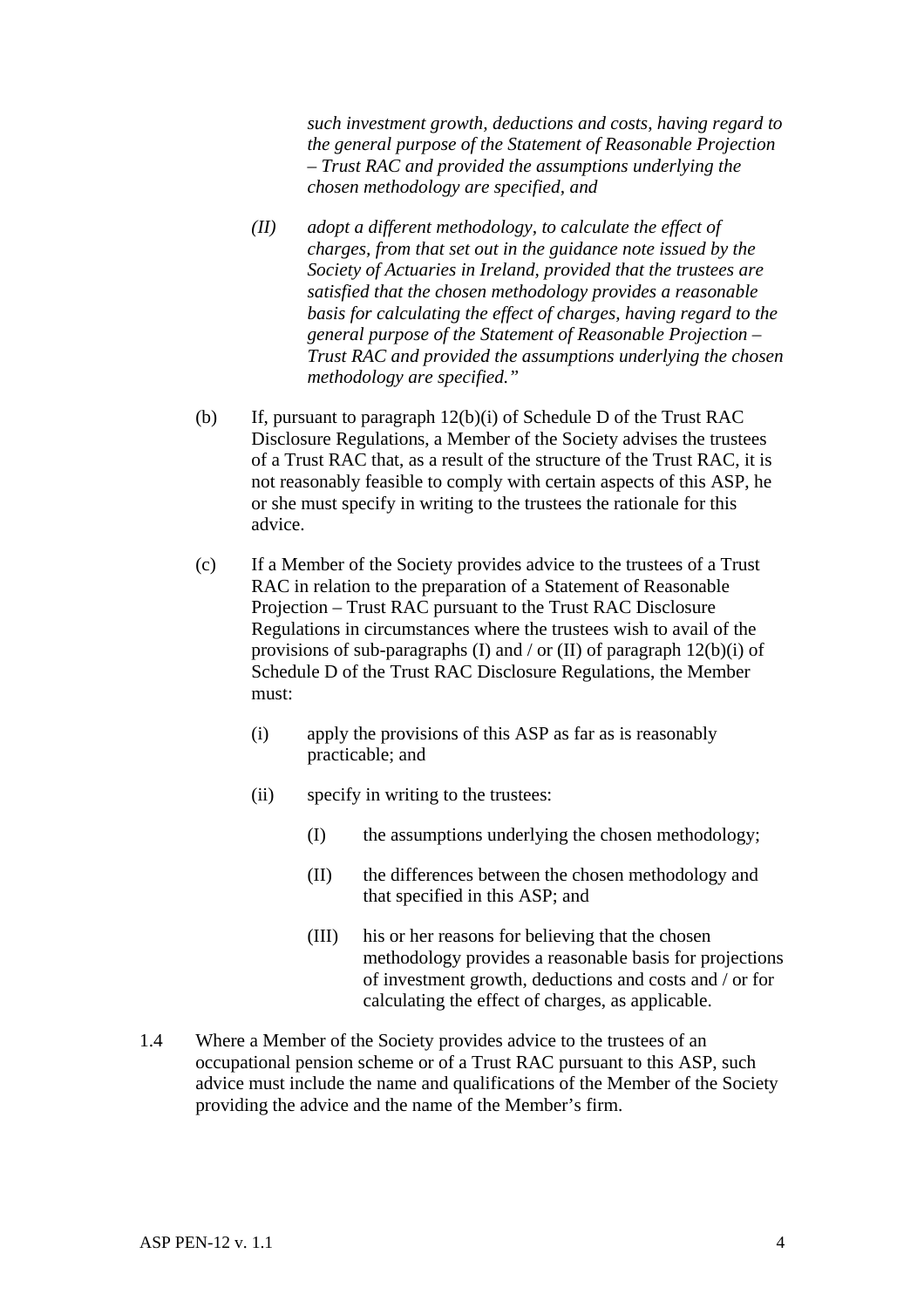### **2 Scope of ASP**

- 2.1 This ASP sets out the principles in accordance with which the various parameters underlying the calculation of the figures required to be provided in a Statement of Reasonable Projection – DC or a Statement of Reasonable Projection – Trust RAC must be determined.
- 2.2 The ASP has been prepared with the objective of providing illustrations of retirement benefits which are fair, clear and not misleading.
- 2.3 For illustrations of retirement benefits and the Effect of Charges in respect of with-profits contracts, both conventional and accumulating, provided by life assurance companies, and all other contracts where some or all of the charges may not be explicit, the charges for expenses and protection benefits must be determined in accordance with Part III of ASP LA-8.

### **3 Projected retirement fund**

- 3.1 A projected retirement fund determined for the purposes of paragraph 13 of Schedule E of the Occupational Pensions Disclosure Regulations or for the purposes of paragraph 6 of Schedule E of the Trust RACs Disclosure Regulations must be determined as the sum of the fund value at the effective date of the statement plus projected investment growth less projected total deductions to cover expenses and charges less projected deductions for the cost of protection benefits.
- 3.2 A projected retirement fund determined for the purposes of paragraph 25(a)(iii) of Schedule D Part II of the Occupational Pensions Disclosure Regulations or for the purposes of paragraph 12(a)(iii) of Schedule D of the Trust RACs Disclosure Regulations must be determined as the sum of the fund value at the effective date of the statement plus the total amount of contributions expected to be paid in the period from the effective date of the statement up to and including the specified date to which the projected retirement fund refers plus projected investment growth less projected total deductions to cover expenses and charges less projected deductions for the cost of protection benefits.
- 3.3 Projected retirement funds must be determined allowing for the actual (e.g. monthly) timing of contribution receipts, investment growth and deductions to cover expenses and charges. The rate of investment return used for each month of the projection period must be determined in accordance with Paragraph 4.2 and Paragraph 4.3.
- 3.4 Projected retirement funds must be determined having regard to Section 7, Section 9, Section 10 and Section 11 of this ASP.

### **4 Assumed investment return**

4.1 The Occupational Pensions Disclosure Regulations and the Trust RACs Disclosure Regulations prescribe that the maximum rate of investment return, before deduction of all anticipated charges, to be assumed in illustrating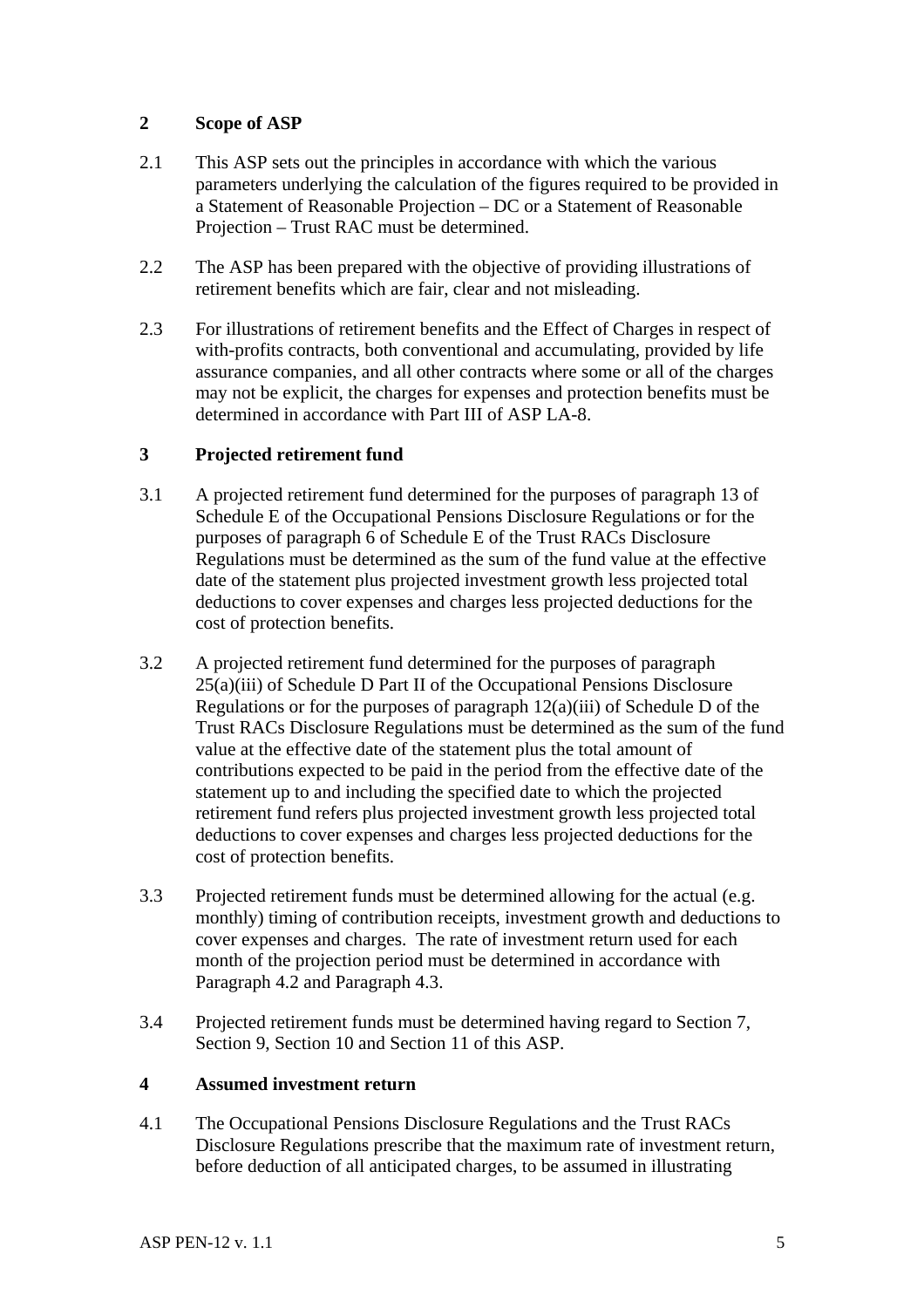projected future benefits for the purposes of a Statement of Reasonable Projection – DC or for the purposes of a Statement of Reasonable Projection – Trust RAC, as appropriate, is 6% per annum.

- 4.2 The rate of investment return, before deductions to cover expenses and charges, shall be determined having regard to the asset mix, on the following basis:
	- (i) the gross investment return for equities and property will be 7% per annum;
	- (ii) the gross investment return for fixed interest securities will be 4.5% per annum;
	- (iii) the gross investment return for cash will be 3% per annum; and
	- (iv) the gross investment return for all other asset classes will be 3% per annum, other than for asset classes for which the Society has specified that a different gross investment return is to be used, in which cases the relevant gross investment returns so specified by the Society will be used.

 For this purpose, in the case of geared funds, borrowings must be treated as negative holdings of assets. The rate of investment return applied to borrowings must be the expected rate of interest payable on such borrowings, subject to a minimum of the gross investment return for fixed interest securities.

 The rate of investment return so determined shall be subject to an upper limit of 6% per annum.

- 4.3 Where assets and / or future contributions are invested in accordance with an investment strategy under which the allocation of contributions and / or accumulated assets to different asset classes is expected to change in the future, the assumed investment return for a month must be based on the expected asset mix for that month. The (monthly equivalent of the) upper limit specified in Paragraph 4.2 applies separately to each month of the projection period.
- 4.4 The amount of investment return for each month of the projection period must be determined by applying the monthly equivalent of the rate of investment return determined in accordance with Paragraph 4.2 and, where applicable, Paragraph 4.3 to the fund value. In the case of geared funds, the fund value for this purpose is the gross value of the assets of the fund less any borrowings of the fund.
- 4.5 Where an actuary providing advice to the trustees of an occupational pension scheme in relation to the preparation of Statements of Reasonable Projection – DC or to the trustees of a Trust RAC in relation to the preparation of Statements of Reasonable Projection – Trust RAC has doubts about the rate or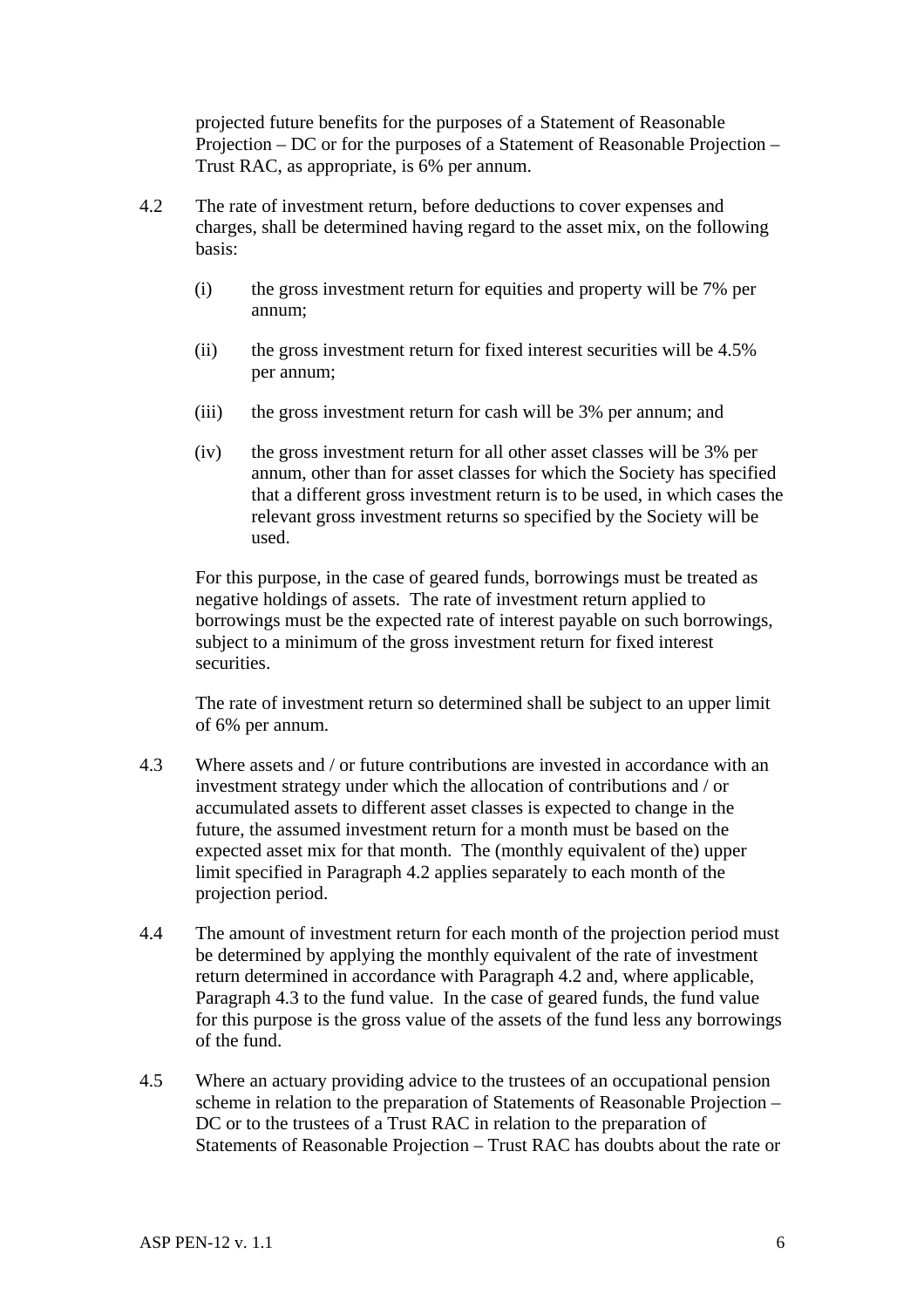rates of investment return to assume in specific situations, the actuary should normally consult the Society.

### **5 Effect of Charges**

- 5.1 The Effect of Charges must be calculated as a percentage to the nearest first decimal place.
- 5.2 The Effect of Charges must be calculated as follows.
	- (a) The projected retirement fund (net of deductions to cover expenses and charges, including deductions for the cost of protection benefits) must be determined in accordance with Section 3.
	- (b) The rate of investment return must be determined at which the accumulation of the fund value at the effective date of the statement plus the accumulation of the expected gross contributions, net of deductions to cover expenses and charges, including deductions for the cost of protection benefits, would equal the projected retirement fund calculated at (a).
	- (c) The rate of investment return must be determined at which the accumulation of the fund value at the effective date of the statement plus the accumulation of the expected gross contributions, without any deductions to cover charges other than deductions in respect of the cost of protection benefits, would equal the projected retirement fund calculated at (a).
	- (d) The difference between the rate of investment return underlying the projected retirement fund calculated at (b) and the rate of investment return calculated at (c) is the Effect of Charges.

### **6 Retirement benefits**

6.1 Where retirement benefits are illustrated as a percentage or multiple of final salary, or of final pensionable salary, such benefits must be determined on the assumption that the current salary or current pensionable salary, as appropriate, escalates at a compound rate of 3% per annum. Where benefits in monetary form are expressed in terms of current value, such benefits must be determined by deflating the projected retirement benefits to the effective date at a compound rate of 3% per annum.

### **7 Contribution increases**

- 7.1 Where contribution increases apply, the effect of these must be reflected in the projected retirement benefits on the basis of best estimates of the determinant of the increases which are consistent with the assumed investment return, subject to the proviso that the rate of contribution increase assumed must not exceed the rate of deflation required for the purposes of Paragraph 6.1.
- 7.2 Where, for the purposes of Paragraph 7.1 or otherwise, it is necessary to make assumptions about the rate of change in consumer prices or the rate of change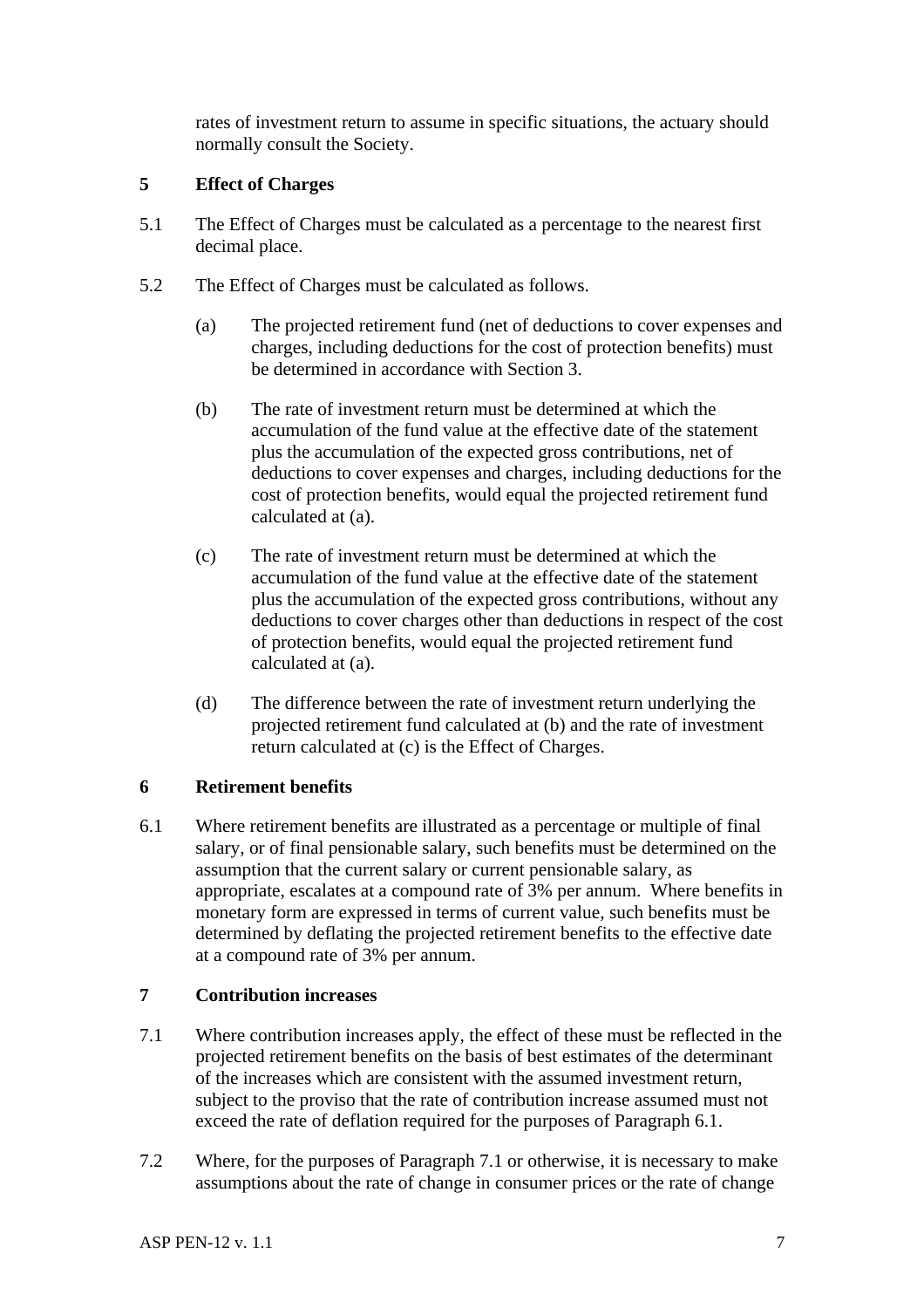in general earnings, the rate of change in general earnings used must be 3% per annum, while the rate of change in consumer prices used must be 2% per annum.

#### **8 Annuity rates**

8.1 The Occupational Pensions Disclosure Regulations and the Trust RAC Disclosure Regulations require the conversion of retirement funds into an annuity to be illustrated. Subject to Paragraphs 8.7 and 8.8, in making this calculation, an interest rate of 4% per annum (which is deemed to be net of provision for expenses) must be used, together with the following mortality assumptions:

Males: 52% PNMA00; and

Females: 60% PNFA00.

8.2 Subject to Paragraphs 8.7 and 8.8, provision for improving mortality beyond 2008 must be made by assuming that the price of annuities will increase by the following annual compound rates for each calendar year after 2008:

| Male annuities with no attaching spouse's annuity:   | $0.44\%$ :     |
|------------------------------------------------------|----------------|
| Female annuities with no attaching spouse's annuity: | $0.36\%$ ; and |
| Last survivor annuities:                             | $0.27\%$ .     |

- 8.3 Any life expectancy stated in a Statement of Reasonable Projection DC or a Statement of Reasonable Projection – Trust RAC must be determined in accordance with Paragraph 8.1 and Paragraph 8.2, using a rate of interest of 0% per annum.
- 8.4 Illustrations of benefits in annuity form must show annuities which escalate at a rate of 2% per annum, unless the rules of the pension scheme or Trust RAC dictate that a different rate of escalation will apply, in which case that rate must be used in conjunction, where necessary, with assumptions about the rate of change in consumer prices or the rate of change in general earnings determined in accordance with Paragraph 7.2.
- 8.5 All annuities shown must be assumed to be payable monthly in advance and guaranteed to be payable for a period of five years, unless the rules of the pension scheme or Trust RAC dictate that different terms will apply to pensions in payment, in which case those terms must be reflected in the projections.
- 8.6 Statements of Reasonable Projection DC and Statements of Reasonable Projection – Trust RAC must contain a note describing the nature of the annuity shown, including the duration or durations of life for which the annuity is payable and any reduction that would apply in the event of a death during this period and also including the information specified in Paragraphs 8.4 and 8.5.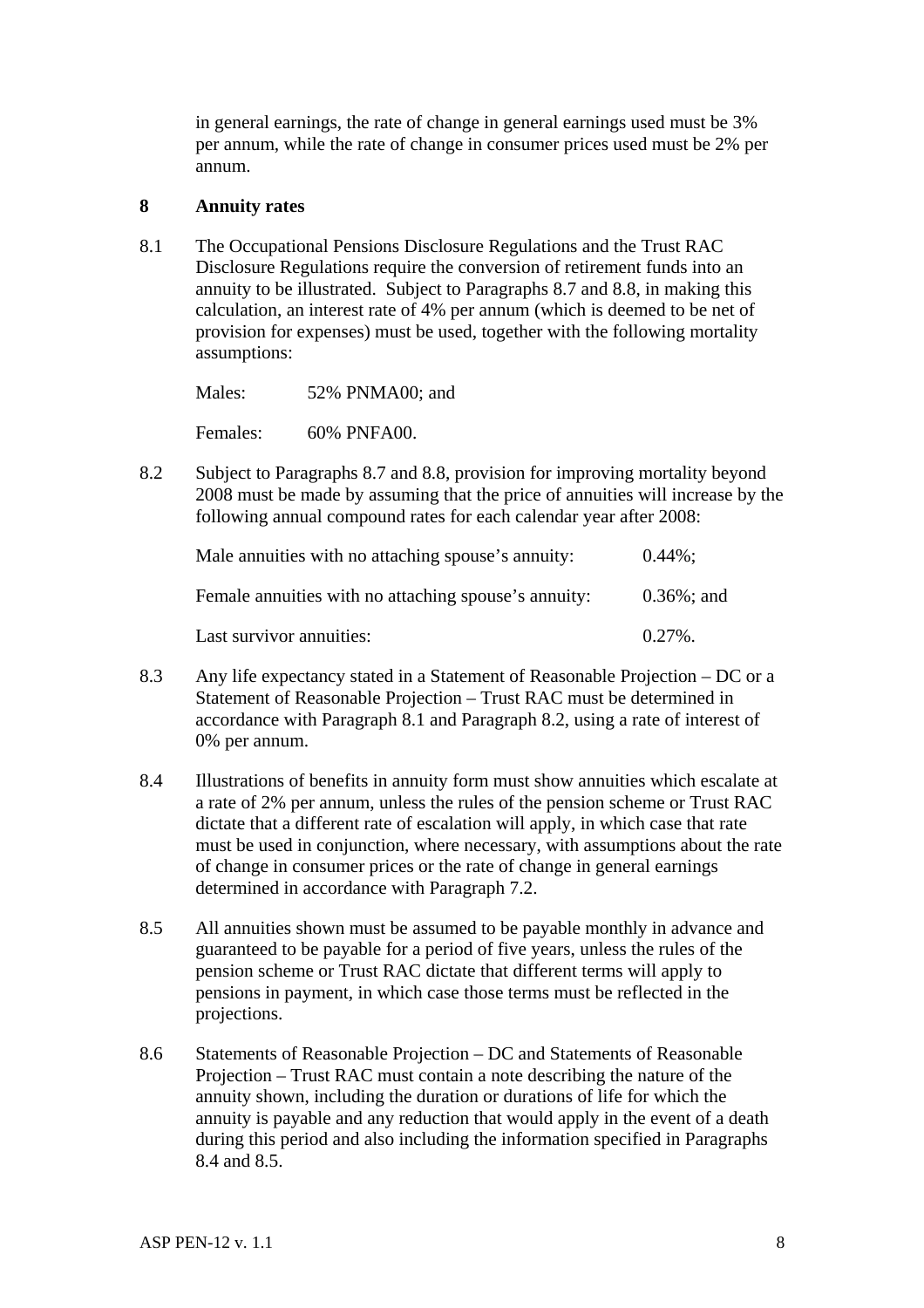- 8.7 Where the remaining term to the assumed retirement age is less than 3 years, then either an appropriate current market annuity rate, or an annuity rate derived from an actuarial basis broadly consistent with current market annuity rates, must be used to illustrate the conversion of the retirement fund into an annuity or else a statement must be made to the effect that the annuity rate used in the illustration is a long-term average rate and that the actual annuity rate at retirement may differ from the annuity rate used in the illustration.
- 8.8 If a guaranteed annuity rate which is greater than the rate determined above applies, this rate must be used in the illustration of the conversion of the retirement fund into an annuity.

### **9 Projected deductions for the cost of protection benefits**

- 9.1 The current charging basis for protection (i.e. risk) benefits (with allowance for rates increasing with age) must be assumed, unless there is reason to believe that the actual charging basis in the future will be higher than that currently applicable.
- 9.2 Reductions in mortality and other risk charges arising out of anticipated secular improvements in mortality must not be incorporated when determining projected retirement funds.
- 9.3 Where deterioration in risk experience is expected, leading to a consequent increase in the charging basis for protection benefits, this must be reflected in the illustrations.

### **10 Projected deductions to cover expenses and charges**

- 10.1 Projected deductions to cover expenses and charges include charges for profit, where applicable.
- 10.2 The current charging basis for expenses must be reflected when illustrating projected retirement benefits, unless there is reason to believe that this will increase in the future. In particular, any anticipated systematic adjustment in charges to reflect inflation of expenses must be allowed for, using, where necessary, assumptions about the rate of change in consumer prices or the rate of change in general earnings determined in accordance with the provisions of Paragraph 7.2. Reduction in charges must not be anticipated, unless these are contractually guaranteed.
- 10.3 The actual (e.g. monthly) timing and the actual level of expense deductions must be reflected when illustrating projected retirement benefits.
- 10.4 It may be assumed that investment return is achieved after:
	- (a) meeting the costs of buying and selling investments, including stamp duty, to the extent that these are the arm's length costs actually disbursed – for the avoidance of doubt, such costs do not include charges made in respect of investment management;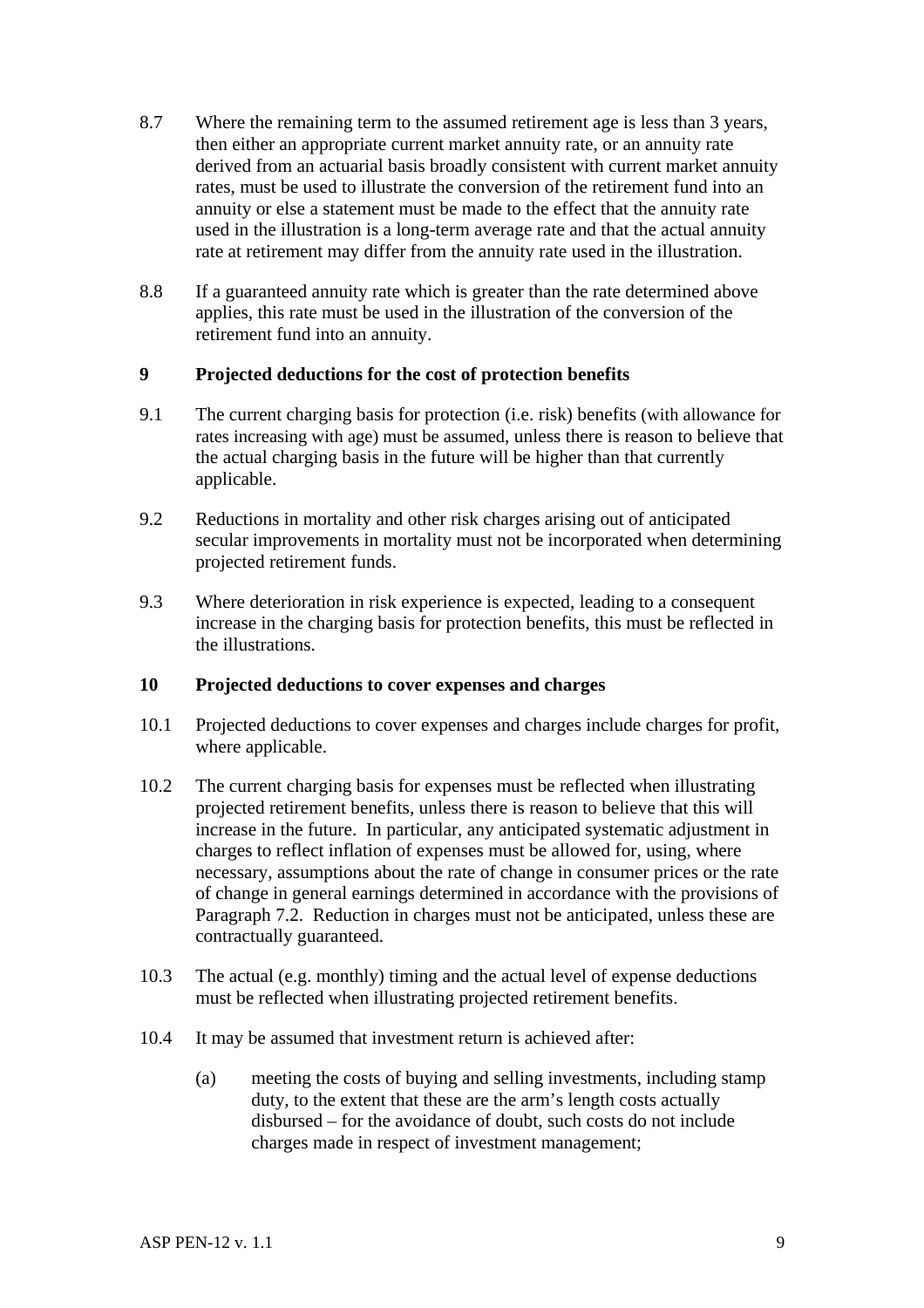- (b) custodial and other fees which are the necessary costs of maintaining an investment fund, to the extent that these are the arm's length costs actually disbursed; and
- (c) meeting the arm's length cost of routine property maintenance, including property valuation fees and rent collection.

 Accordingly, these charges need not be shown as deductions to cover expenses or profit.

- 10.5 The following costs are not regarded as implicit in the investment return:
	- (a) costs of buying and selling investments or maintaining properties which are in excess of what could be negotiated on an arm's length basis;
	- (b) bulk discounts on stockbroker commissions which are retained for the account of the provider of the contract or investment vehicle; or
	- (c) the costs of investment management.

This list is not necessarily exhaustive.

- 10.6 With the exception of the investment related charges exempted above and the cost of protection benefits, if any, all other charges must be treated as deductions to cover expenses (and / or profits). The following is a typical list of such charges in the context of a unit-linked investment vehicle, but this list is not necessarily exhaustive.
	- (a) Contribution charges, premium charges or bid/offer spreads. "Charges" arising from the operation of dual pricing which do not accrue to the provider of the unit-linked investment vehicle need not be shown as deductions;
	- (b) Regular management charges net of "loyalty bonuses", to the extent that these are in addition to the investment costs described in Paragraph 10.4;
	- (c) Extra management charges on "Initial" or "Capital" units;
	- (d) Retention of dividend and other income;
	- (e) Policy or account or contract fees;
	- (f) Reduced allocations of contributions to units;
	- (g) Non-investment periods during which contributions received are not allocated to units;
	- (h) "Rounding" charges. In making a best estimate of the effects of rounding charges where these are uncertain, the illustrations must err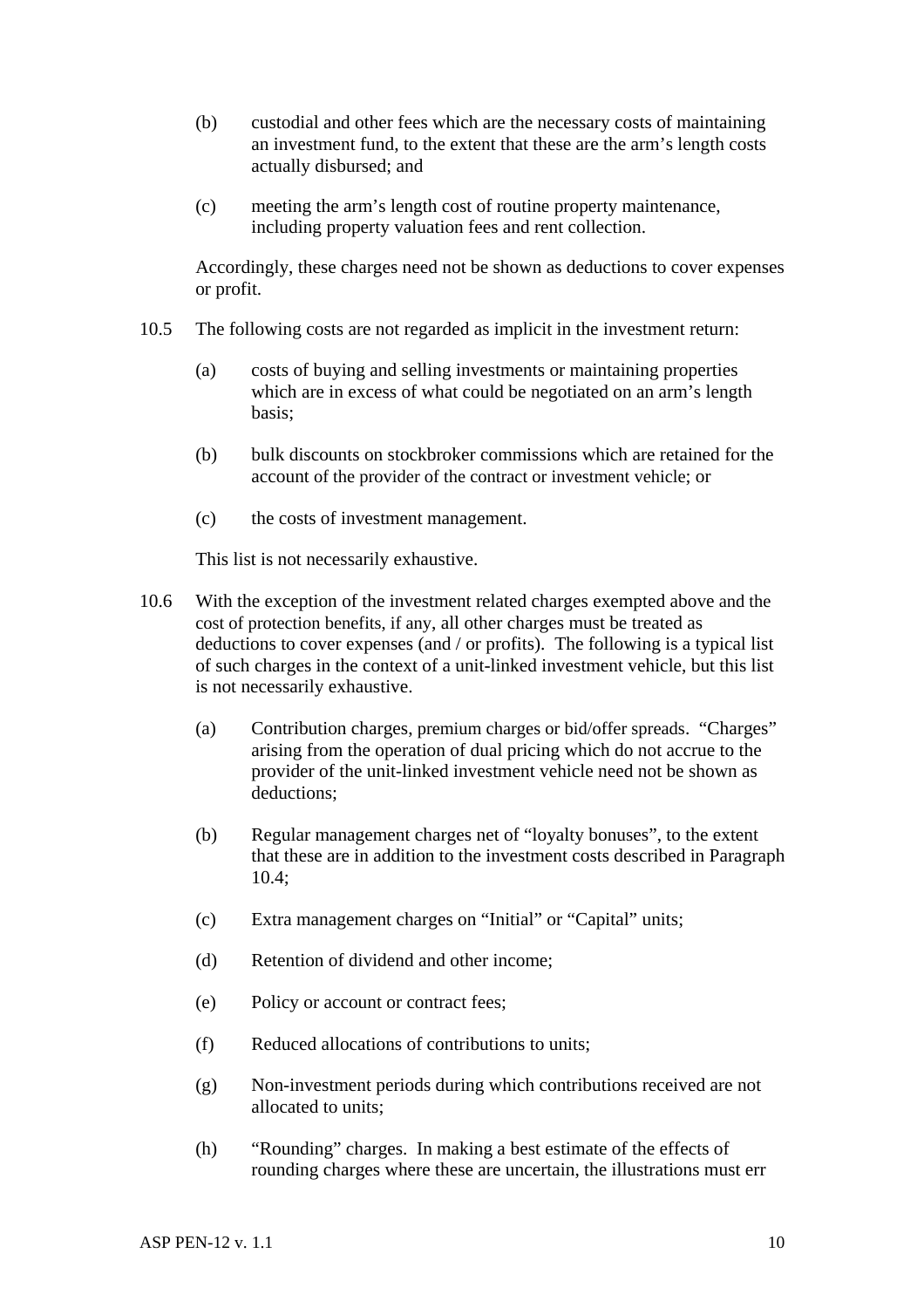on the side of overstating the potential effect. Best practice would be to illustrate a "worst case" scenario;

 (i) Explicit charges, e.g. for policy/account/contract set-up charges or medical expenses.

 In addition to these charges, penalties may apply and these must be allowed for in illustrations of projected benefits.

- 10.7 For some products, e.g. those where the charge takes the form of all or a proportion of the investment income from a portfolio of investment securities or all or a proportion of the dividend yield on an index of security prices or other measure of capital values, the form of the charge will be explicit but its level may not be known precisely at inception of the contract but may, for example, become known only as actual experience emerges. In these circumstances, illustrations of projected retirement benefits must be based on best estimates of the anticipated deductions. The pricing of the product will have been based on a targeted level of deductions and, where available, this may provide a suitable estimate.
- 10.8 Where an asset of a scheme or of a contract is itself an investment in other packaged products or investment vehicles, it will be necessary to 'look through' to the underlying assets to ensure that all charges and expenses, both implicit and explicit, are included.

#### **11 Additional information and / or adjusted methodology may be required**

11.1 If additional information is required in order to ensure that a Statement of Reasonable Projection – DC or a Statement of Reasonable Projection – Trust RAC is fair, clear and not misleading, such additional information must be included.

 An example of such a situation would be a scheme that is invested in an asset structure (e.g. an insured contract) under which relatively large bonuses may be added to the fund at the scheme member's normal retirement date or in the year(s) immediately preceding that date. In this case, additional information must be provided to ensure that the scheme member is properly informed of the significance of the timing of the bonus.

11.2 It is possible that the prescribed illustration may give a misleading impression of the charging basis applicable to the assets or contracts in which the fund and / or contributions are invested.

 An extreme example of this would be a charging structure under which a proportion of the investment return in excess of a prescribed rate is deducted and retained by the provider of the underlying investment vehicle for its own account. A more likely example would be fund management charges which vary in accordance with investment performance.

 Another example is certain derivative-based products where the benefit profile is not a smooth function of underlying investment returns and the illustrated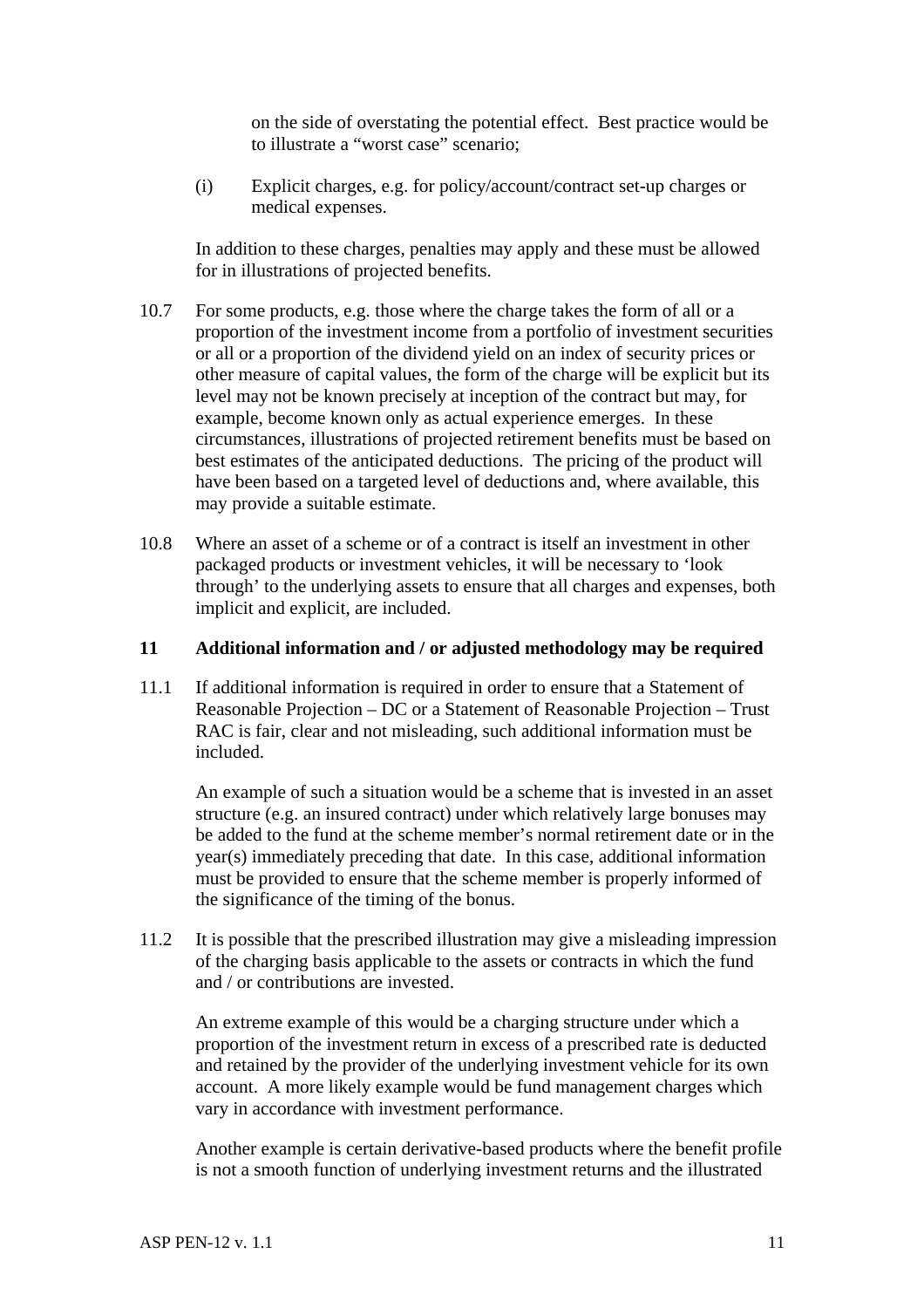scenario of a constant deterministic and conservative investment return could be totally misleading as to the potential benefits, and thus the charges, under such products.

 Undoubtedly these examples are not exhaustive. In such circumstances, an appropriate adjustment must be made to the calculations. The objective of this adjustment is to present a fairer illustration of the expected benefits after deductions for expenses and charges, rather than necessarily to present a precise reflection of the prescribed scenario. If necessary, the Statement of Reasonable Projection – DC or Statement of Reasonable Projection – Trust RAC must give a clear explanation of how and why a departure has been made from the prescribed formula.